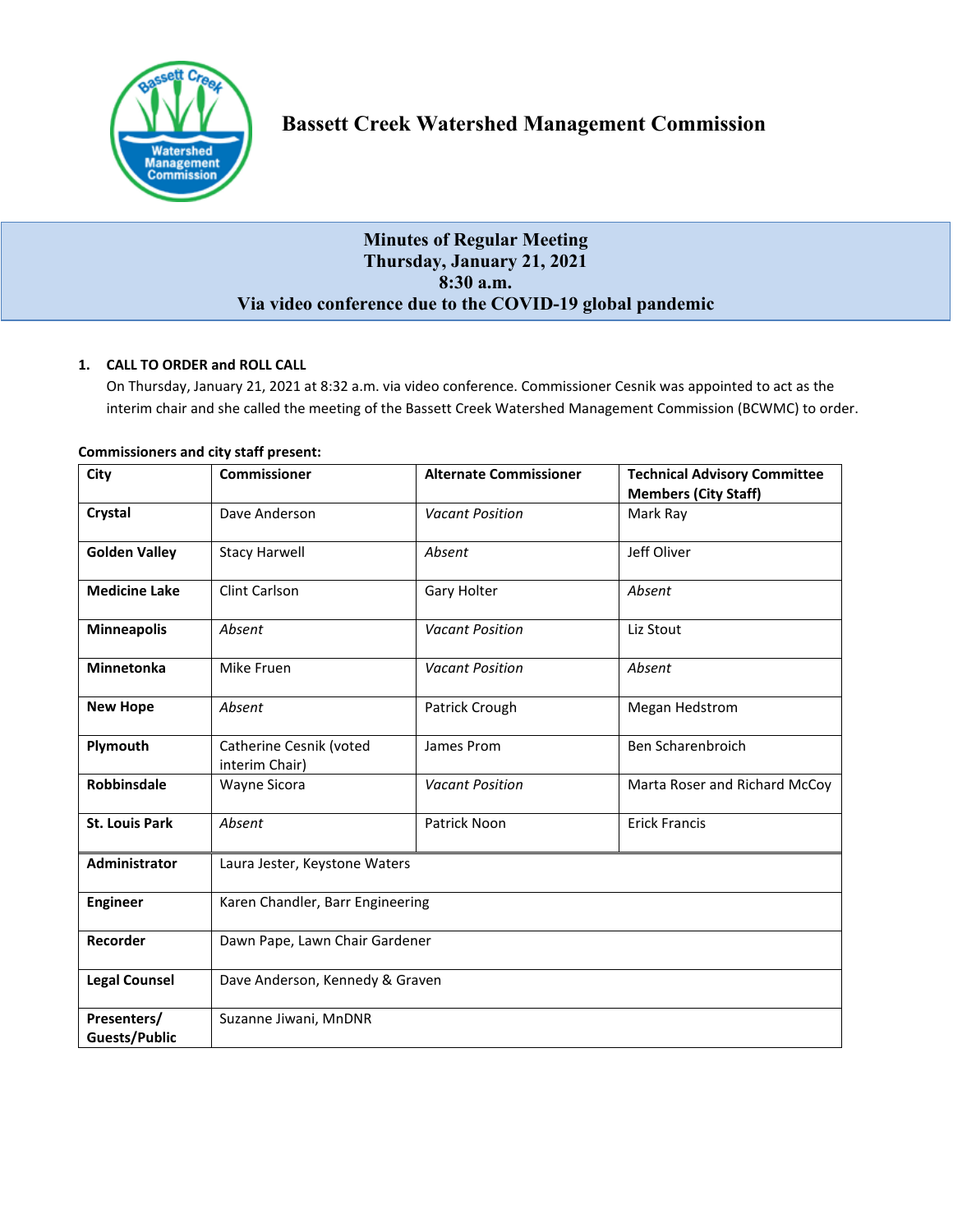#### **2. PUBLIC FORUM ON NON-AGENDA ITEMS**

No members of the public were present.

### **3. APPROVAL OF AGENDA**

**MOTION:** Alternate Commissioner Noon moved to approve the agenda. Commissioner Carlson seconded the motion. Upon a roll call vote, the motion carried 8-0, with the City of Minneapolis absent from the vote.

### **4. CONSENT AGENDA**

The following items were approved as part of the consent agenda:

- Minutes of the December 17, 2020 Commission meeting
- January 2021 financial report
- Payment of invoices
- Resolution 21-01 to transfer funds from CIP Account to administrative account
- Resolution 21-02 to transfer funds from administrative account to Channel Maintenance Fund, Long-Term Maintenance Fund, and Next Generation Plan Development Savings Account
- Watershed-Based Implementation Funding Grant Agreement for Main Stem Lagoon Dredging Project
- Contract for 2021 Administrative and Education and Outreach Services
- Residential Shoreline Restoration Project, Golden Valley
- Direction to Commission Engineer to Submit Flood Control Inspection Report to Cities, Minnesota DNR, U.S. Army Corps of Engineers
- Acceptance of the Bassett Creek 3rd Avenue and 2nd Street Tunnel (Deep Tunnel) Inspection Report

The general and construction account balances reported in the January 2021 Financial Report are as follows: Checking Account Balance **\$ 430,545.43** 

| TOTAL GENERAL FUND BALANCE                   | \$430,545.43     |
|----------------------------------------------|------------------|
| TOTAL CASH & INVESTMENTS ON-HAND (1/12/2021) | \$3,418,824.14   |
| CIP Projects Levied – Budget Remaining       | (\$3,806,836.46) |
| <b>Closed Projects Remaining Balance</b>     | \$948,311.10     |
| 2015-2018 Anticipated Tax Levy Revenue       | \$1,429.11       |
| 2019 Anticipated Tax Levy Revenue            | \$4,499.30       |
| Anticipated Closed Project Balance           | \$954,239.51     |

Before the consent agenda was approved, Interim Chair Cesnik asked Commission Engineer Chandler how the recommendations from the deep tunnel inspection report were going to be carried out. The short answer was to do the repairs at the same time as the next inspection. Engineer Chandler explained that she could come back with a list and cost estimates for the recommendations at a future meeting.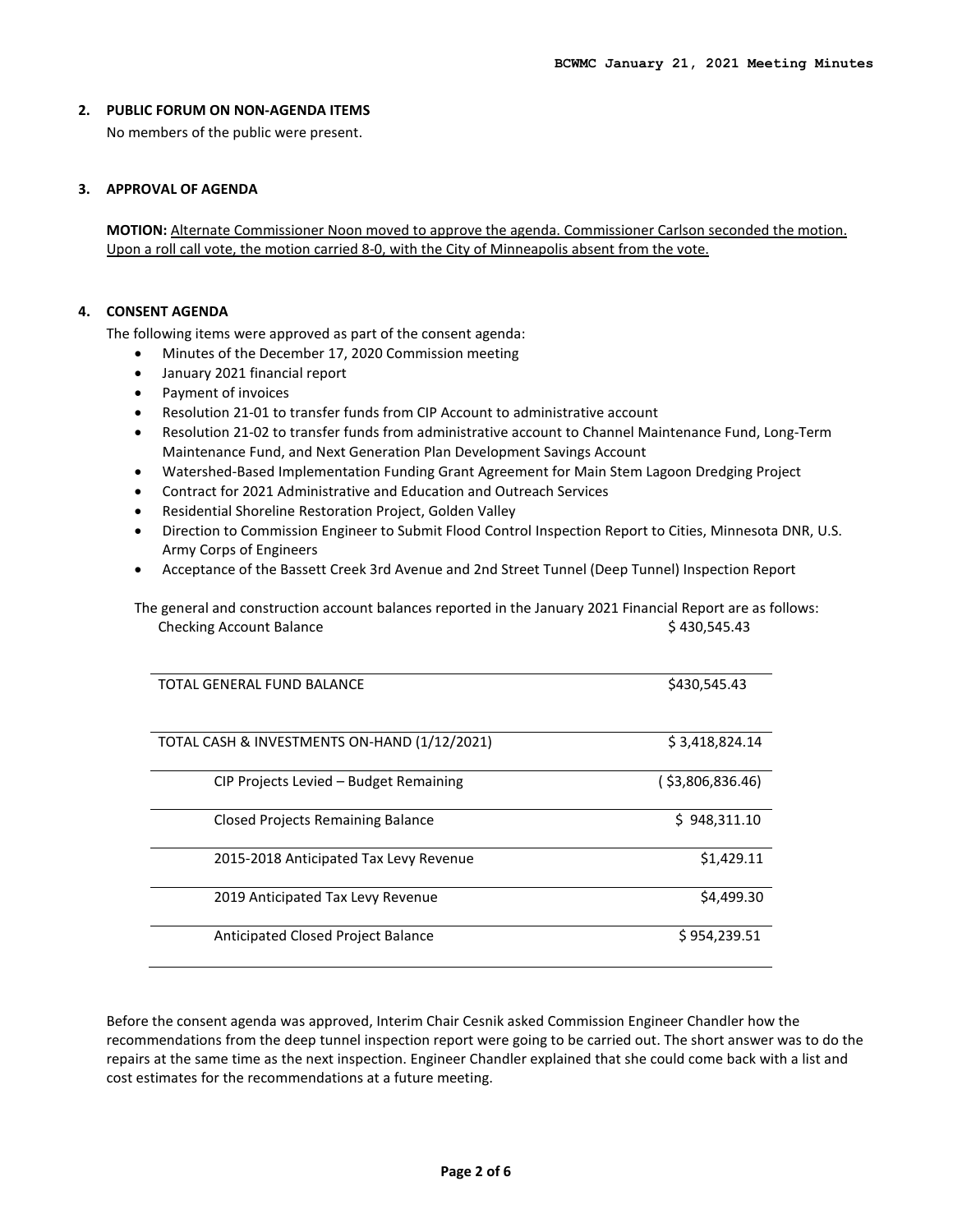**MOTION:** Alternate Commissioner Crough moved to approve the consent agenda. Commissioner Harwell seconded the motion. Upon a roll call vote, the motion carried 8-0, with the City of Minneapolis absent from the vote.

# **5. BUSINESS**

### **A. Consider Proposal for Bassett Creek Lagoon Dredging Project Engineering Services**

At the November meeting the Commission approved a timeline for project implementation and to receive a scope of work from the Commission Engineer to design the project and provide engineering services. Commission Engineer Chandler provided an overview of the proposed scope and budget including services over two years for an estimated \$238,000. She noted the construction is scheduled to happen two years from now at an estimated cost of \$2.7 million which will be funded over several years of levy. She noted that implementation of this project is different than usual because the Commission is designing and constructing the project, which will include bidding and contracting.

Commission Engineer Chandler also pointed out the project will be relatively easy to design because of its simplicity and much of it was already done with the feasibility study. She noted permitting will be a larger cost than design since there are so many different requirements and entities to coordinate with. She noted that there is a lot of material to be dredged that will all need to be landfilled, which is expensive. But, unlike the project at Winnetka Pond, we already know the material needs to be landfilled before the project begins. She acknowledged that one consideration is that if some dredged material appears to be contaminated with unexpected materials, there may need to be additional soil testing to ensure safe disposal of contaminated soils at a landfill. The estimated cost includes a "contingency environmental soil testing" task to cover such additional testing.

Commission Engineer Chandler reviewed the various tasks laid out in the scope including meetings, public engagement, permitting with several entities, design and contract documents, bidding services and construction services. She reviewed the budget and schedule.

Attorney Anderson mentioned that the contracts and bidding will be subject to the lowest responsible bidder. Administrator Jester brought up that Commissioner Welch had previously noted that BCWMC will need land use rights and release from liability.

Commissioner Harwell wondered about the amount budgeted for permitting and observation. Engineer Chandler replied that those tasks are included in the budget and there is also a contingency for additional testing, if needed. Engineer Chandler noted the proposal does not include budget for addressing cultural resources, if discovered.

**MOTION:** Commissioner Harwell moved to approve the proposal for Bassett Creek Lagoon Dredging Project Engineering Services for the amount not to exceed \$238,000. Commissioner Carlson seconded the motion. Upon a roll call vote, the motion carried 8-0, with the City of Minneapolis absent from the vote.

#### **B. Review Proposals for Accounting Services**

At the December meeting, the Commission approved a request for proposals (RFP) for accounting services and directed the administrator to distribute to various firms. Three proposals were received and reviewed by Administrator Jester, the BCWMC Deputy Treasurer, Commissioner Prom, and Alt. Commissioner McDonald Black. Administrator Jester explained that one proposal's budget was double the other two proposals and was dismissed immediately from consideration. She noted the proposals from Redpath and Smith-Shafer were similar in price and services. She noted that the Smith-Shafer proposal didn't follow two RFP requirements and they were to slow in responding to questions. Commissioner Harwell suggested removing Smith-Shafer from consideration due to the concerns noted.

Administrator Jester also noted that she checked Redpath's references and they were very positive. She further noted that BCWMC only paid the city of Golden Valley about \$4,000 a year for accounting services and since this change in accounting services was not anticipated, this increase is not included in the 2021 budget. The additional approximately \$8,000 will need to be taken from other areas to fill in the budget gap.

Commissioner Harwell asked if using Redpath will save her time. Administrator Jester replied that there might be a little time savings once Redpath is on board.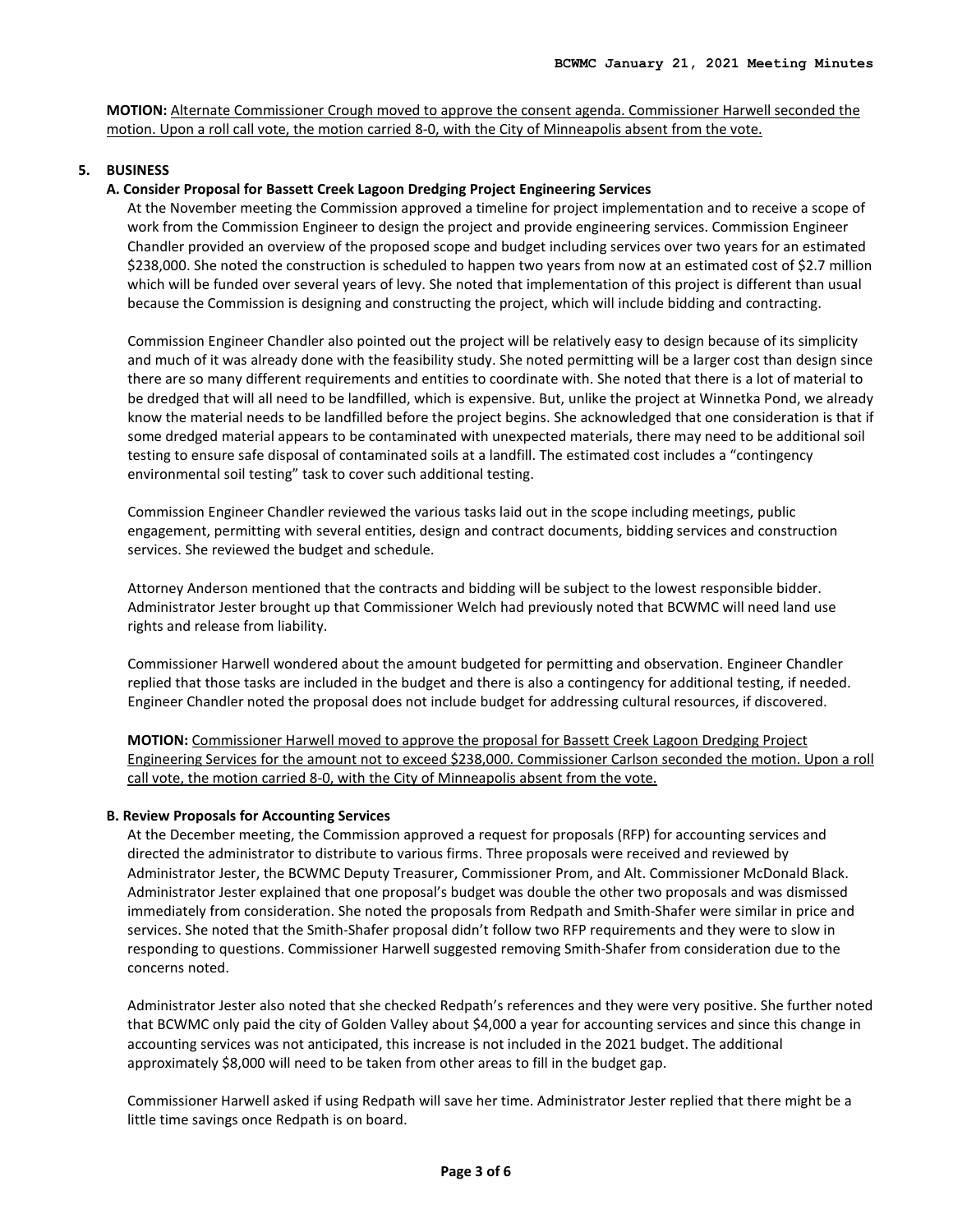Commissioner Carlson asked who does the audit now. Jester replied that MMKR currently does the auditing and that she assumes that wouldn't need to change. She also noted that Redpath also provides auditing services, but the attorney advises using a separate firm.

Attorney Anderson reminded the Commission that the proposals submitted for consideration are private data and not to be shared until there is a signed contract.

**MOTION:** Commissioner Harwell moved to approve development of an agreement with Redpath and Company for accounting services and to continue using MMKR for auditing for a minimum of one year. Commissioner Carlson seconded the motion. Upon a roll call vote, the motion carried 8-0, with the City of Minneapolis the absent from the vote.

#### **C. Consider Approval to Submit Hennepin County AIS Prevention Grant Application**

Administrator Jester reported that grant applications for the Hennepin County AIS Prevention Grant were due January 14th. She reported that after receiving support from member cities, TRPD, MPRB, and county staff, she decided to submit a grant application to develop new and updated AIS signage at fishing piers, boat launches, and carry-in sites throughout the watershed. She noted there is no cash match required and the project is in line with recommendations of the Commission's APM/AIS Committee. Administrator Jester apologized for bringing this grant application to the Commission "after the fact" and assured the Commission that the application can be pulled from consideration if requested.

Commissioner Harwell thanked Administrator Jester finding the opportunity and taking initiative. Commissioner Cesnik also applauded her efforts.

Education consultant Dawn Pape expressed interest in helping with the messaging since she is currently working with a state-wide AIS group on developing key messaging.

**MOTION:** Commissioner Carlson moved to approve submitting the AIS Prevention Grant Application to Hennepin County. Commissioner Anderson seconded the motion. Upon a roll call vote, the motion carried 8-0, with the City of Minneapolis absent from the vote.

#### **D. Receive Update on FEMA Modeling and Mapping Project**

Commission Engineer Chandler provided the following background on the project and noted the Commission Engineers recently submitted all modeling and mapping data to the MnDNR. Background: In February 2018, the Commission approved a grant agreement with the MnDNR to perform updated modeling and mapping in a collaborative effort to improve flood risk identification within the watershed (FEMA maps). As the MnDNR staff member working on this project, Commissioner Harwell and her colleague, Suzanne Jiwani, provided an update on project status and next steps. Ms. Harwell is working with the entire metro area in partnership with watersheds, MnDNR, and FEMA to accomplish this mapping project.

Ms. Harwell provided a project update and reviewed maps from 1980, compared with 2015 and explained that we have better topographic data now. She also explained the difference between Zone AE and Zone A in the maps, noting that AE has more detail, and LiDAR data is collected from detailed images obtained by planes flying over, etc.

Ms. Harwell noted that there will be a BCWMC TAC meeting on February 4<sup>th</sup> that will include a discussion of floodways and management of other (upstream) storage areas that are tributaries to floodways. She also reported there is a Bassett Creek Flood Risk Review meeting for decision makers on February 24<sup>th</sup> to comment on and finalize maps. Ms. Harwell said they are working with individual cities to find out how each city manages upstream storage areas. Ms. Jiwani stressed that input from cities is very important and that because the mapping process is still in the review stage, it does not involve the public yet. Residents won't need flood insurance until map panels are finalized in a few years. However, she noted the information can be presented to residents prior to FEMA map production.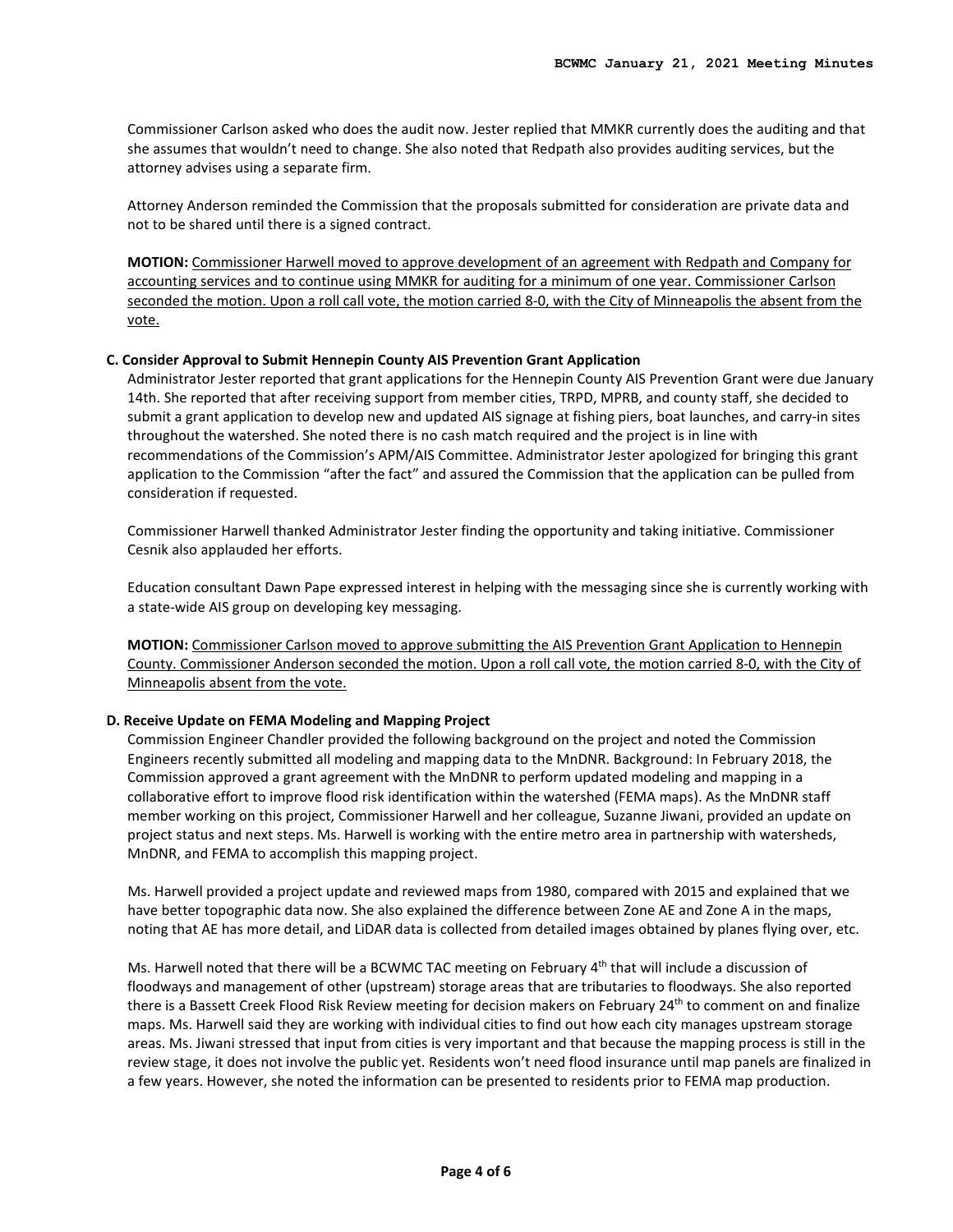TAC member Ben Scharenbroich noted that cities have a process to deal with inaccuracies and changes that need to happen in regards to these maps. Commissioner Carlson asked questions and Scharenbroich clarified the difference between floodplains and the Wetland Conservation Act.

#### **E. Consider Approval of Revision to Requirements for Improvements and Development Proposals**

Background: The Commission Engineer has noticed a recent increase in applications for single-family home shoreline improvement projects that currently require review by the Commission Engineer and action at a Commission meeting. These projects are typically very straightforward and involve fairly quick and simple review by the Commission Engineer. However, the need for action at a Commission meeting results in approval occurring 3-6 weeks after the project is submitted for review. Commission Engineer Chandler recommended revising Section 3.1.3 of the BCWMC Requirements Document to allow single-family home shoreline and streambank improvement projects to be reviewed administratively, rather than requiring action at a Commission meeting. Other minor edits and verbiage clarifications are included as part of this recommended update to the document.

Commission Engineer Chandler clarified that these types of projects would still be reviewed, but through a more streamlined process for residents. There was discussion about making the revised language clearer to indicate that the project indeed requires review, just not approval at a Commission meeting. It was decided that Administrator Jester, Engineer Chandler, and Attorney Anderson will further revise the language and bring it to the next Commission meeting. Administrator Jester asked members to email comments to her.

# **6. COMMUNICATIONS**

### A. Administrator's Report

Administrator Jester noted her written report was included with the meeting materials and provided the following reminders and updates.

i. Reminder: February Meeting of Election of Officers and Committee Assignments – Administrator Jester will send a description of committees and asked commissioners to seriously considered official positions or committee work ii. Reminder: State Campaign Finance Forms and Auditor Conflict of Interest Forms - Commissioners shared tips on filling out the forms. Administrator Jester announced that she would send a conflict of interest form soon. iii. Update on Bryn Mawr Meadows Water Quality Improvement Project – Administrator Jester noted that a draft agreement was prepared and presented to MPRB and Minneapolis staff who are currently reviewing it.

#### B. Chair

Nothing to report

# C. Commissioners

i. Report on Dougherty Family College Environmental Justice Panel Session— Administrator Jester was on the panel and learned a lot. Commissioner Cesnik asked about handouts and follow up materials, but Administrator Jester did not know of any.

# D. TAC Members

i. Upcoming Meeting February 4th

ii. TAC member Liz Stout updated the commission that the Main Stem Erosion Repair Project has been completed and that Administrator Jester has a good summary in the report.

# E. Committees

None

# F. Education Consultant

Dawn Pape stated she is excited to continue working with BCWMC and asked people to continue sharing the educational videos.

Commissioner Harwell asked about getting a summary of what's going on statewide concerning AIS. Administrator Jester replied that if we get the Hennepin County grant, the consultant will be asked to gather that information from the statewide forum and share it with the committee.